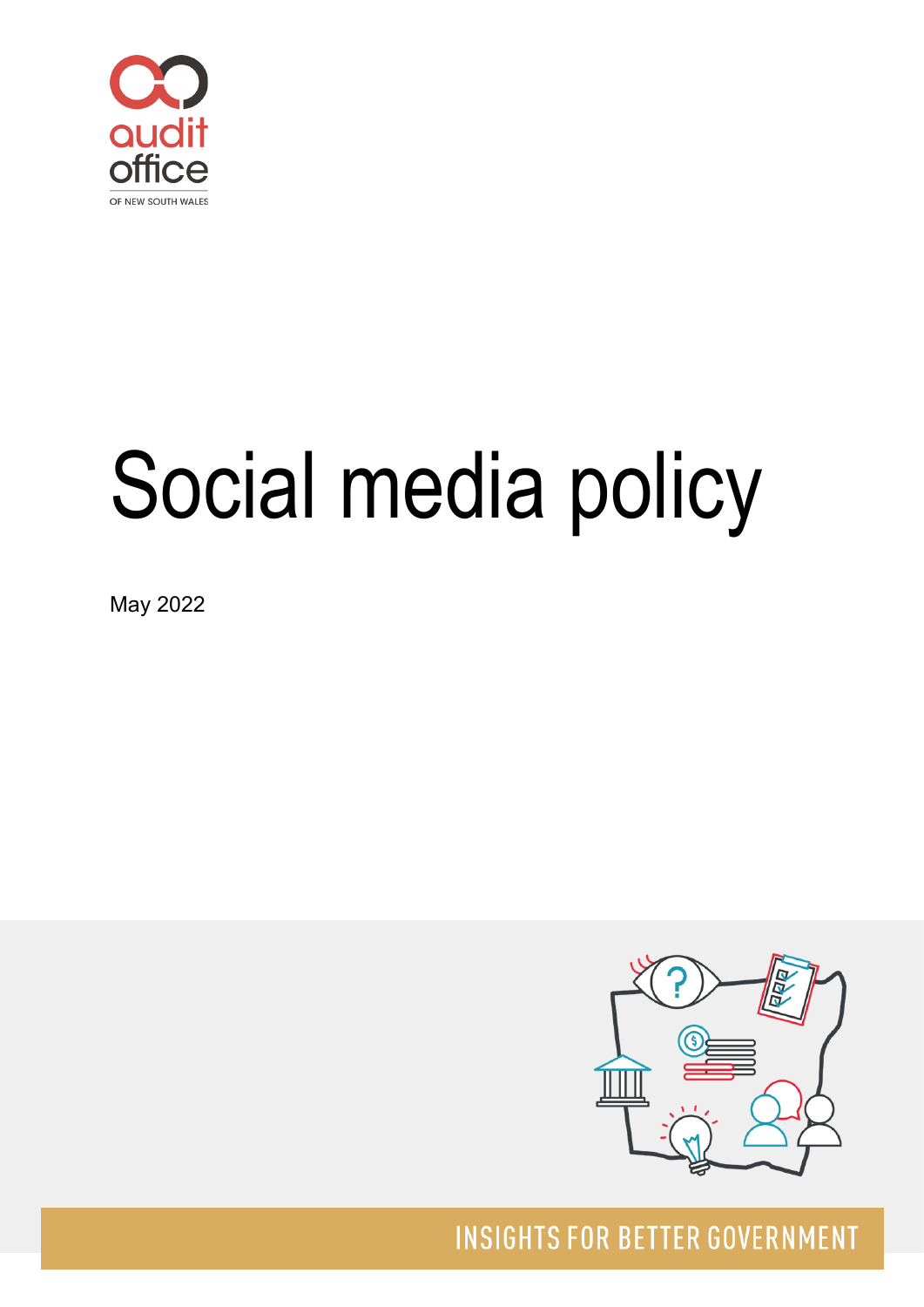# contents

| 1.  | <b>Policy statement</b>         | 1 |
|-----|---------------------------------|---|
| 2.  | <b>Policy objective</b>         | 1 |
| 3.  | <b>Policy content</b>           | 1 |
| 3.1 | Personal use of social media    | 1 |
| 3.2 | Official use of social media    | 2 |
| 3.3 | Appropriate use of social media | 3 |
| 3.4 | Breach of this policy           | 3 |
| 4.  | Roles and responsibilities      | 3 |
| 5.  | Scope                           | 4 |
| 6.  | <b>Associated documents</b>     | 4 |
| 7.  | <b>Definitions</b>              | 4 |
| 8.  | <b>Contact point</b>            | 4 |
| 9.  | <b>Review</b>                   | 4 |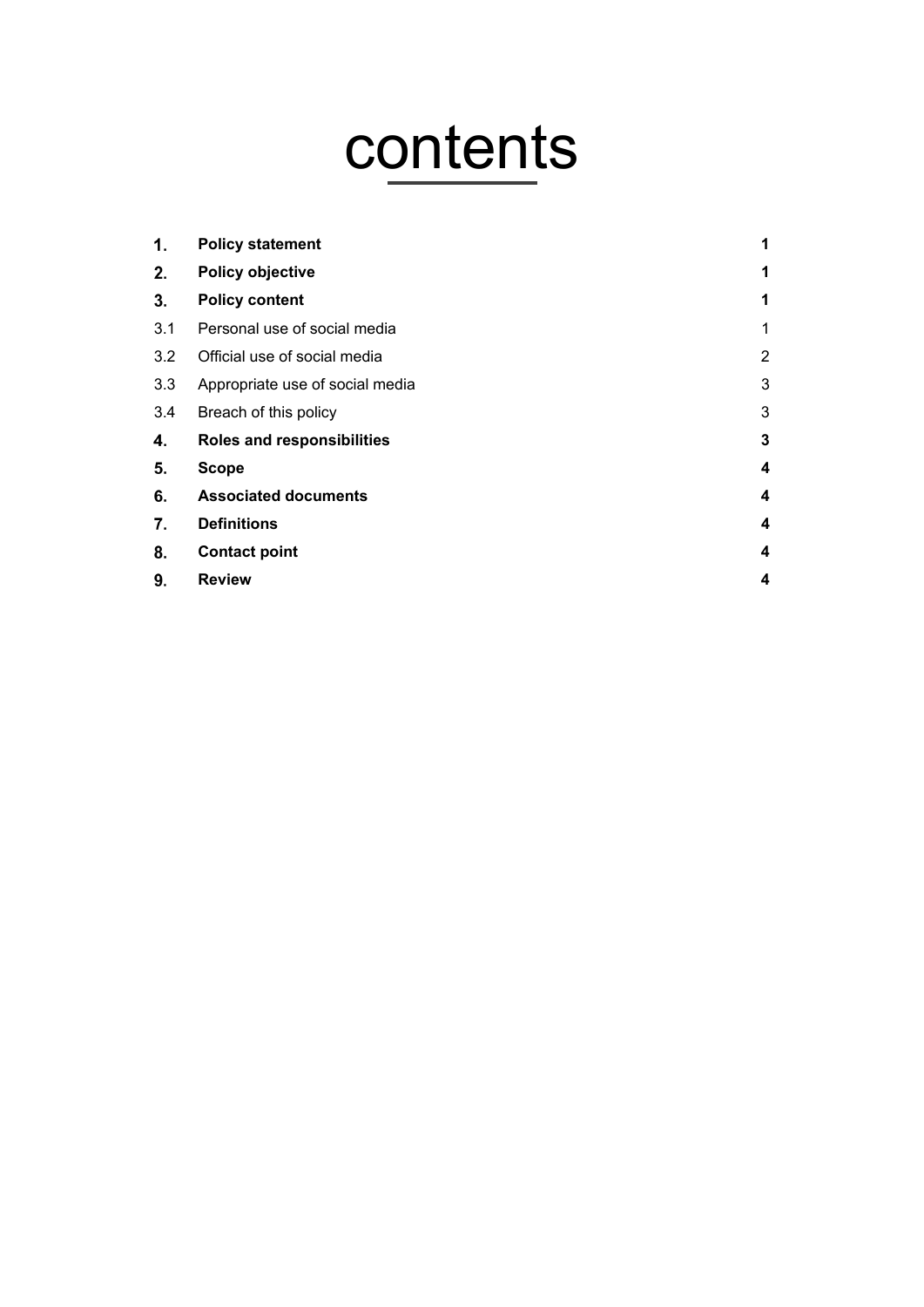

#### <span id="page-2-0"></span> $1<sub>r</sub>$ **Policy statement**

This policy has been developed to:

- outline the use and governance of the Audit Office's official social media accounts
- define and communicate the standards in which Audit Office employees should conduct themselves in social media interactions
- provide guidance for employees on the appropriate use of social media.

#### <span id="page-2-1"></span> $2<sub>1</sub>$ **Policy objective**

This policy aims to minimise the risks associated with social media. It provides Audit Office employees with clearly defined standards of how to conduct themselves when using social media, in line with the Audit Office core values.

#### <span id="page-2-2"></span> $3<sub>1</sub>$ **Policy content**

The Audit Office embraces the use of social media and acknowledges it provides an opportunity to:

- broaden the impact of our work by reaching more stakeholders
- share the Audit Office's culture and values to attract quality employees
- promote employee expertise and generate pride in vocation
- enable external stakeholders to engage with our work.

However, as the statutory authority responsible for conducting audits on all NSW government entities, universities, and local councils, some use of social media can threaten our actual or perceived independence, our integrity and our reputation.

Any use of social media, whether for personal or professional purposes, must consider potential threats to the independence, reputation and integrity of the Audit Office and employees are reminded that objectivity threats can arise from their use of social media. For example, our independence and/or reputation can be threatened if on a social media platform an employee:

- makes a contribution to controversial, sensitive, confidential or political matter
- posts derogatory and/or obscene posts about their manager, a colleague, or an auditee
- tweets, retweets or likes negative comments that relate to our auditees or a government policy.

All employees must therefore be aware of their responsibilities under the [Conflict of Interest and](https://www.audit.nsw.gov.au/sites/default/files/documents/Conflict%20of%20Interest%20and%20Professional%20Independence%20Policy%20-%20for%20publishing.pdf)  [Professional Independence Policy.](https://www.audit.nsw.gov.au/sites/default/files/documents/Conflict%20of%20Interest%20and%20Professional%20Independence%20Policy%20-%20for%20publishing.pdf)

It is also essential that employees are alert to the fact that when we participate online, including on social media, our contributions are equivalent to commenting to the media or at a public forum. For this reason, all employees must use good judgment about what material appears online, and in what context.

Contributions on social media platforms include, but are not limited to:

- posting, liking, making comment on, soliciting comment on, or responding to content
- sharing videos, photos and other material.

# <span id="page-2-3"></span>**3.1 Personal use of social media**

# **Overview**

The Audit Office recognises that its employees are citizens and members of the community, and may use social media in their personal life. In doing so, it is important employees behave in a way that does not threaten the Audit Office's reputation or its independence and that any potential, perceived or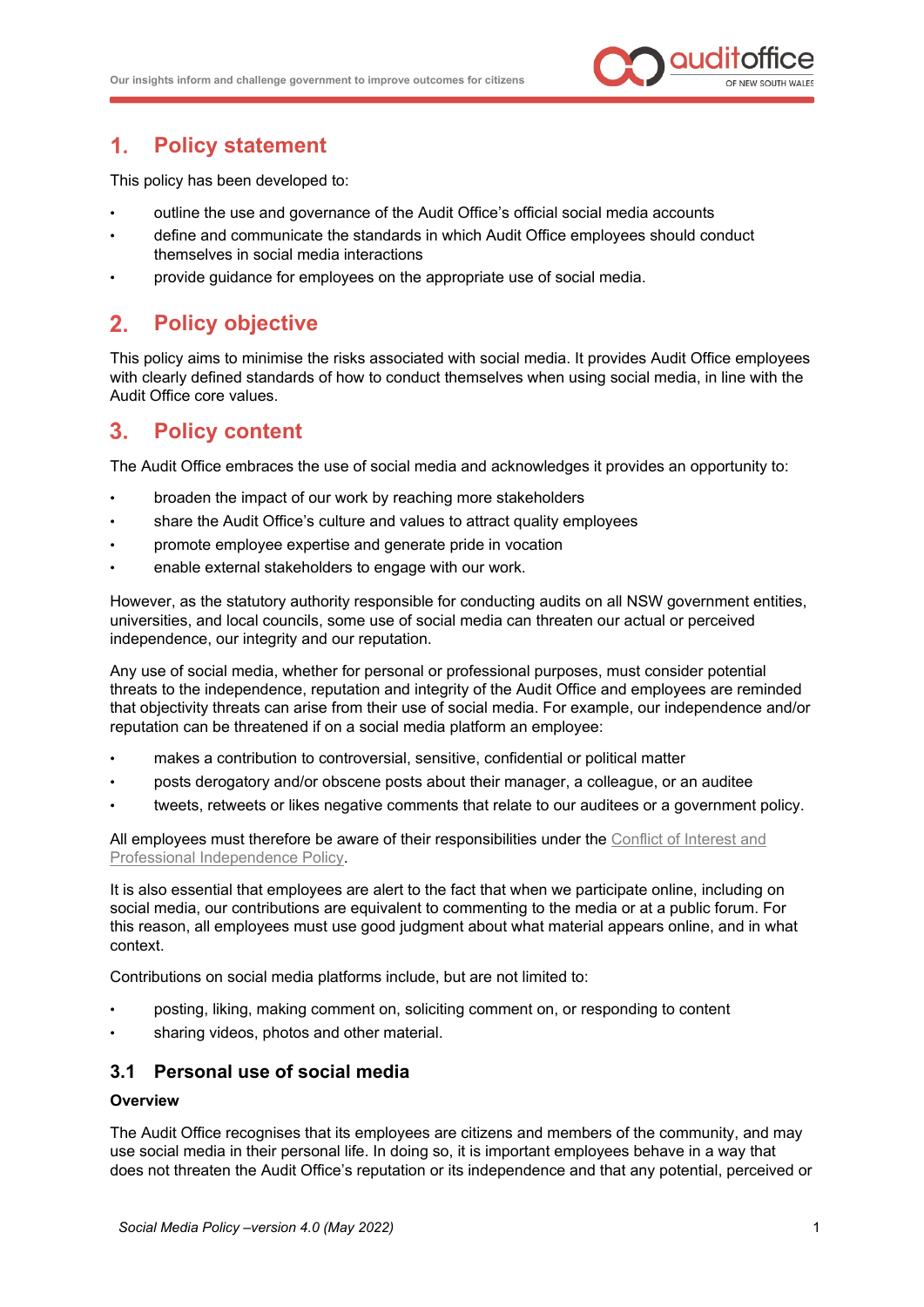

actual conflict or threat to professional independence that arises is recognised, adequately managed and reported in line with the requirements of the Conflict of Interest and Professional Independence Policy.

Employees should be aware that any participation or contribution made in a personal capacity still carries reputational risk and must be made in line with the [Audit Office Code of Conduct.](https://www.audit.nsw.gov.au/sites/default/files/documents/Code%20of%20Conduct_1.pdf) Caution should be taken when using all social media platforms, but this is particularly important when using LinkedIn and other platforms where it is easy to be identified as an Audit Office employee.

# **Responsibilities**

Employees are personally responsible for their own participation, and for the contributions they make on any social media platform.

Employees using social media in a personal capacity must:

- read, understand, and comply with the Audit Office's [Code of Conduct,](https://www.audit.nsw.gov.au/sites/default/files/documents/Code%20of%20Conduct_1.pdf) Conflict of Interest and [Professional Independence Policy,](https://www.audit.nsw.gov.au/sites/default/files/documents/Conflict%20of%20Interest%20and%20Professional%20Independence%20Policy%20-%20for%20publishing.pdf) and ICT Acceptable Use Policy
- be polite, respectful, and constructive in all interactions
- ensure that any contributions they make are accurate and do not mislead
- not make contributions to controversial, sensitive, confidential or political matters or topics that relate to staff or our auditees in order to protect the Audit Office's independence and reputation
- not make contributions that could be interpreted as a personal political view or political advocacy
- only contribute to content that is classified as publicly available information and not use or disclose any confidential or secure information obtained in their capacity as an employee
- consider explicitly stating on contributions that the stated views are their own and not those of the Audit Office or the NSW Government. For example, this can be achieved on LinkedIn by adding 'views my own' to the 'Headline' text
- not imply they are authorised to speak as a representative of, or on behalf of, the Audit Office or NSW Government
- not use an Audit Office email address or any Audit Office or NSW Government logos or insignia that may give the impression of official support or endorsement of their personal contribution
- not provide comments to journalists, politicians or lobby groups other than in the course of their official duties and when authorised to do so by the Auditor-General or Deputy Auditor-General
- not provide interviews related to their professional career unless authorised to do so by the Auditor-General or Deputy Auditor-General
- not make any contributions to material that is offensive, obscene, defamatory, threatening, harassing, bullying, discriminatory, hateful, racist, sexist, infringes copyright, constitutes a contempt of court, breaches a court suppression order, or is otherwise unlawful
- not make any contribution that is, or could be construed as, threatening, harassing, bullying or discriminatory towards another employee or contractor of the Audit Office
- adhere to the relevant site's terms of use, as well as copyright, privacy, defamation, contempt of court, discrimination, harassment, intellectual property and other applicable laws.

# <span id="page-3-0"></span>**3.2 Official use of social media**

## **Overview**

Employees should not make public comment on any topic related to our audit work unless authorised to do so by the Auditor-General. To do so constitutes a representation of the Audit Office and as such, authorisation to comment publicly on any aspect of our work usually only extends to the Deputy Auditor-General as the appointed Audit Office media liaison, and certain members of the communications team.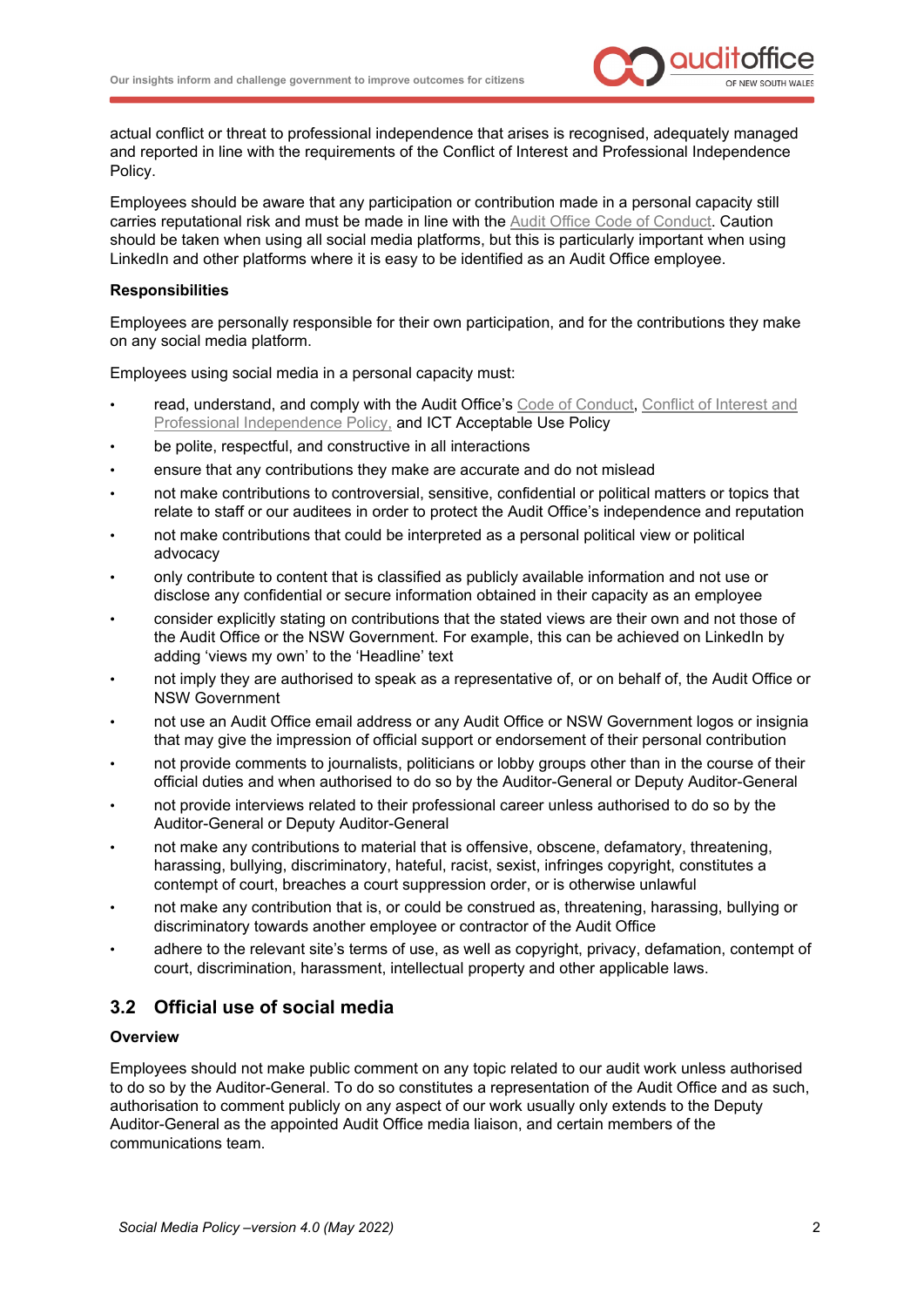

# **Responsibilities**

Employees who are authorised to comment as an Audit Office representative must:

- read, understand, and comply with the Audit Office's [Code of Conduct,](https://www.audit.nsw.gov.au/sites/default/files/documents/Code%20of%20Conduct_1.pdf) Conflict of Interest and [Professional Independence Policy,](https://www.audit.nsw.gov.au/sites/default/files/documents/Conflict%20of%20Interest%20and%20Professional%20Independence%20Policy%20-%20for%20publishing.pdf) and ICT Acceptable Use Policy
- be polite, respectful, and constructive in all interactions
- disclose they are an employee of the Audit Office, and use only their own identity, or an approved official account or avatar
- ensure that any contributions they make are within their area of expertise and authority
- ensure that their contributions do not threaten the Audit Office's actual or perceived independence, bring the Audit Office into disrepute or cause damage to its reputation
- only disclose or contribute to information classified as public domain information
- ensure they do not contribute to or disclose official, confidential, or secure information
- only make contributions that are accurate and do not mislead
- ensure they are not the first to make an announcement (unless specifically authorised to do so)
- not make any contributions to material that is offensive, obscene, defamatory, threatening, harassing, bullying, discriminatory, hateful, racist, sexist, infringes copyright, constitutes a contempt of court, breaches a court suppression order, or is otherwise unlawful
- adhere to the Terms of Use of the relevant social media platform/website, as well as copyright, privacy, defamation, contempt of court, discrimination, harassment, intellectual property and other applicable laws, and the Audit Office's policies.

# <span id="page-4-0"></span>**3.3 Appropriate use of social media**

Social media platforms can be useful workplace resources. All employees are permitted reasonable personal use of these resources and are trusted to act responsibly when using these sites as well as to comply with this policy and the Audit Office's [Code of Conduct,](https://www.audit.nsw.gov.au/sites/default/files/documents/Code%20of%20Conduct_1.pdf) [Conflict of Interest and Professional](https://www.audit.nsw.gov.au/sites/default/files/documents/Conflict%20of%20Interest%20and%20Professional%20Independence%20Policy%20-%20for%20publishing.pdf)  [Independence Policy,](https://www.audit.nsw.gov.au/sites/default/files/documents/Conflict%20of%20Interest%20and%20Professional%20Independence%20Policy%20-%20for%20publishing.pdf) and ICT Acceptable Use Policy.

# <span id="page-4-1"></span>**3.4 Breach of this policy**

Non-compliance with this policy may result in disciplinary action. This may involve a verbal or written warning or, in serious cases, termination of employment or engagement with the Audit Office.

The Audit Office will remove, or request the employee to remove, any material where there is a breach of this policy or any other Audit Office policy, and may seek to recover any costs incurred as a result of a breach of this policy.

Some examples of failing to adhere to the policy include an employee:

- making derogatory and obscene posts about their manager on Facebook
- tweeting, retweeting or liking negative comments about an auditee or a NSW government policy from their Twitter account
- disclosing non-publicly available information about an audit topic on an online forum.

#### <span id="page-4-2"></span> $\mathbf{4}$ . **Roles and responsibilities**

All employees are required to comply with this policy.

Senior executives and managers are required to:

- communicate and discuss this policy with employees
- ensure employees understand and follow this policy.